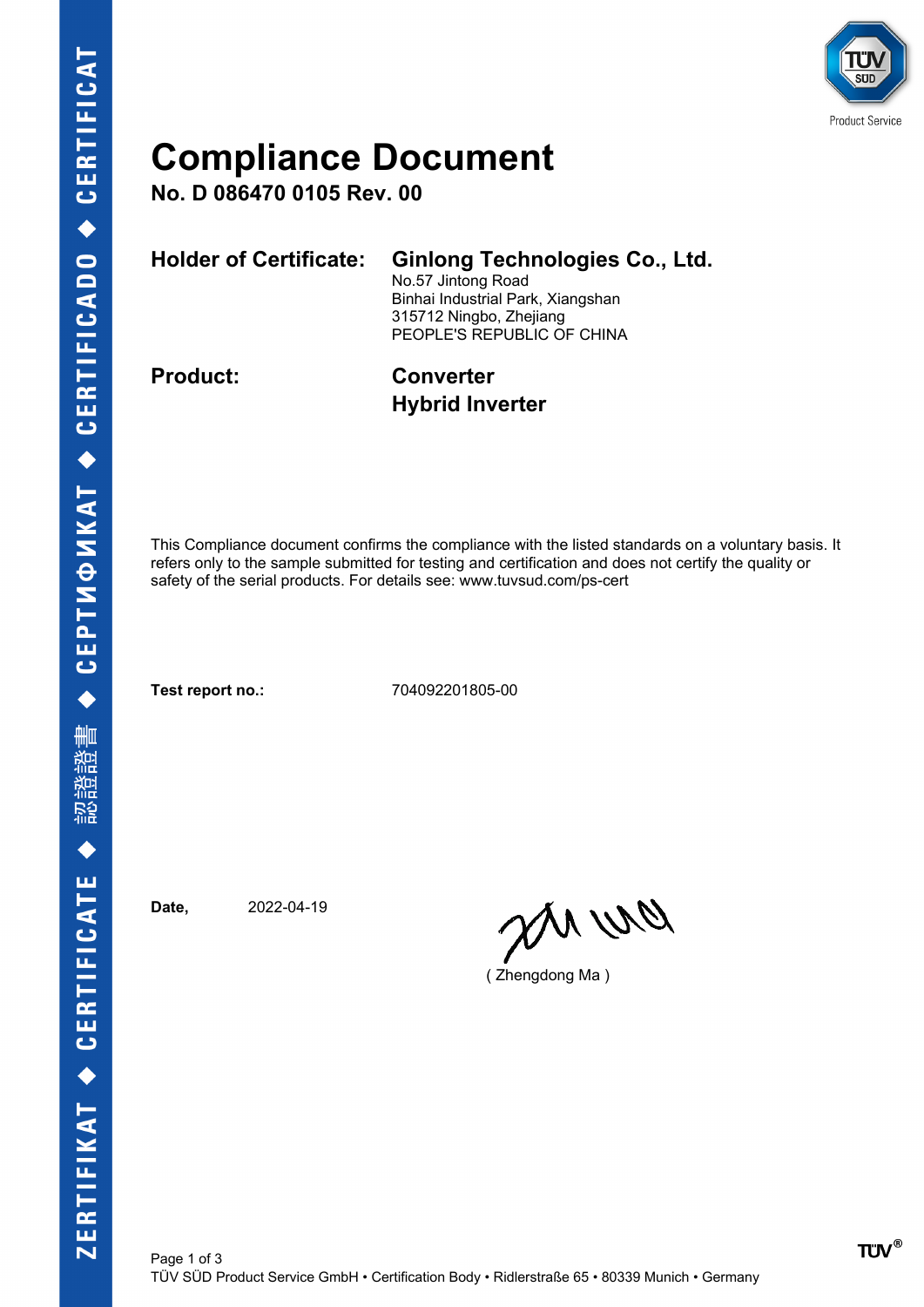

### **Compliance Document**

**No. D 086470 0105 Rev. 00**

**Model(s): S5-EH1P3K-L-UN, S5-EH1P3K-L-UN-EX, S5-EH1P3.6K-L-UN, S5-EH1P3.6K-L-UN-EX, S5-EH1P4.6K-L-UN, S5-EH1P4.6K-L-UN-EX, S5-EH1P5K-L-UN, S5-EH1P5K-L-UN-EX, S5-EH1P6K-L-UN, S5-EH1P6K-L-UN-EX**

#### **Parameters:**

| PV inputs:                       |                                                                                                                                                                                                                                                                |
|----------------------------------|----------------------------------------------------------------------------------------------------------------------------------------------------------------------------------------------------------------------------------------------------------------|
| Max. input voltage               | d.c. 600V                                                                                                                                                                                                                                                      |
| MPP voltage range                | d.c. 90-520V                                                                                                                                                                                                                                                   |
| Max. input current               | d.c. 2x15A                                                                                                                                                                                                                                                     |
| Isc PV (absolute maximum)        | d.c. 2x22.5A                                                                                                                                                                                                                                                   |
| Battery                          |                                                                                                                                                                                                                                                                |
| <b>Battery type</b>              | Li-ion                                                                                                                                                                                                                                                         |
| Battery voltage range            | d.c. 42-58V                                                                                                                                                                                                                                                    |
| Max. charge/discharge<br>current | d.c. 62.5A/62.5A (S5-EH1P3K-L-UN, S5-EH1P3K-L-UN-EX,S5-<br>EH1P3.6K-L-UN, S5-EH1P3.6K-L-UN-EX),<br>d.c.100A/100A (S5-EH1P4.6K-L-UN, S5-EH1P4.6K-L-UN-EX,S5-<br>EH1P5K-L-UN, S5-EH1P5K-L-UN-EX, S5-EH1P6K-L-UN, S5-<br>EH1P6K-L-UN-EX)                          |
| AC-output (grid side)            |                                                                                                                                                                                                                                                                |
| Rated output voltage             | a.c. 230V                                                                                                                                                                                                                                                      |
| Rated output frequency           | 50Hz                                                                                                                                                                                                                                                           |
| Rated output power               | 3000W (S5-EH1P3K-L-UN, S5-EH1P3K-L-UN-EX),<br>3600W (S5-EH1P3.6K-L-UN, S5-EH1P3.6K-L-UN-EX),<br>4600W (S5-EH1P4.6K-L-UN, S5-EH1P4.6K-L-UN-EX),<br>5000W (S5-EH1P5K-L-UN, S5-EH1P5K-L-UN-EX),<br>6000W (S5-EH1P6K-L-UN, S5-EH1P6K-L-UN-EX)                      |
| Max. apparent output power       | 3300VA (S5-EH1P3K-L-UN, S5-EH1P3K-L-UN-EX),<br>4000VA (S5-EH1P3.6K-L-UN, S5-EH1P3.6K-L-UN-EX),<br>4600VA (S5-EH1P4.6K-L-UN, S5-EH1P4.6K-L-UN-EX),<br>5500VA (S5-EH1P5K-L-UN, S5-EH1P5K-L-UN-EX),<br>6000VA (S5-EH1P6K-L-UN, S5-EH1P6K-L-UN-EX)                 |
| Max. output current:             | a.c. 15.0A (S5-EH1P3K-L-UN, S5-EH1P3K-L-UN-EX),<br>a.c. 18.2A (S5-EH1P3.6K-L-UN, S5-EH1P3.6K-L-UN-EX),<br>a.c. 21A (S5-EH1P4.6K-L-UN, S5-EH1P4.6K-L-UN-EX),<br>a.c. 25A (S5-EH1P5K-L-UN, S5-EH1P5K-L-UN-EX),<br>a.c. 27.3A (S5-EH1P6K-L-UN, S5-EH1P6K-L-UN-EX) |
| Displacement factor:             | $-0.81+0.8$                                                                                                                                                                                                                                                    |